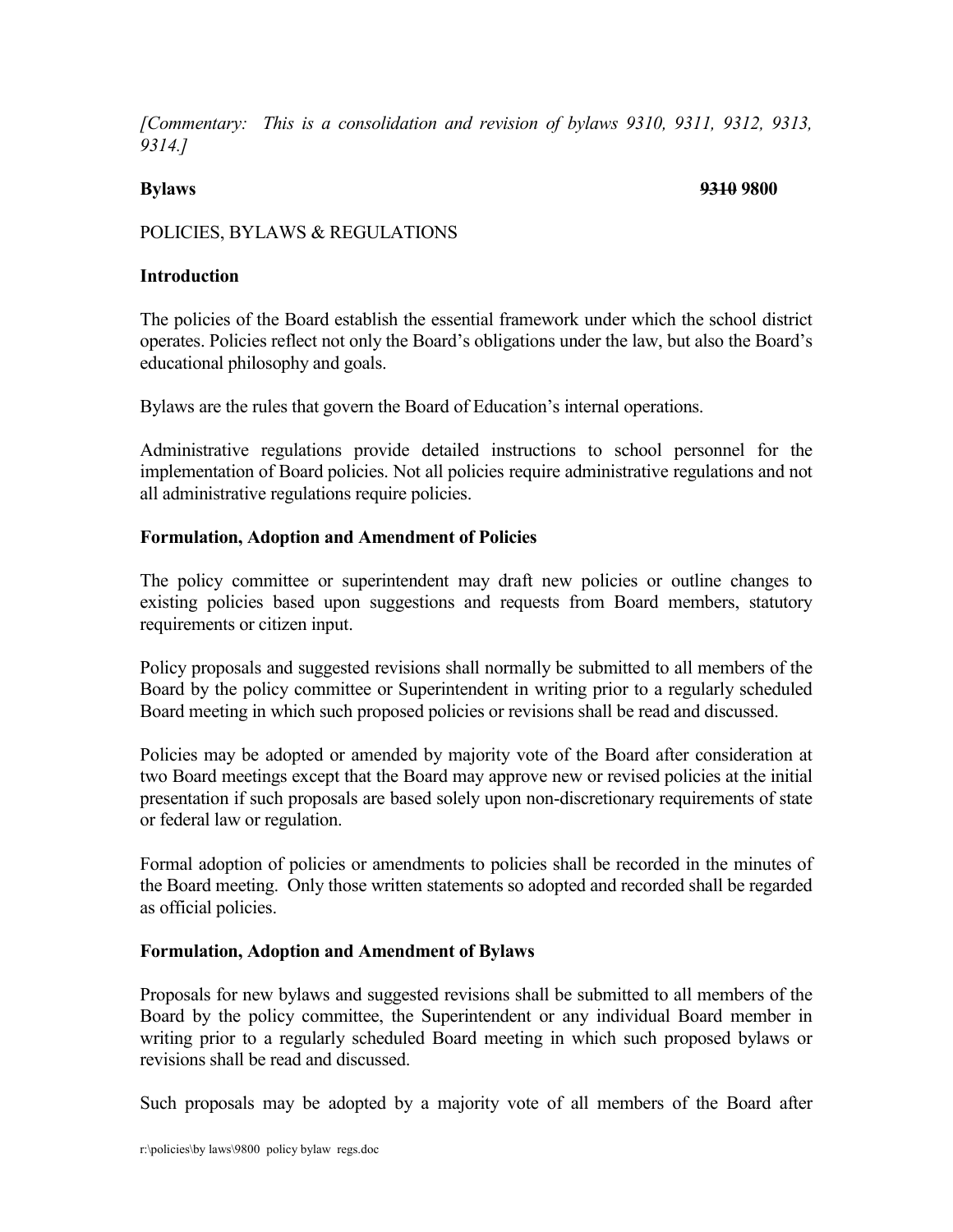consideration at two regularly scheduled Board meetings.

# **Formulation, Adoption and Amendment of Administrative Regulations**

The Superintendent of Schools may generate, implement and revise administrative regulations as needed to promote the efficient management of the school district. Although Board approval is not required for the adoption of administrative regulations, the Superintendent shall ensure that prior to revising or adding new regulations, the Board's policy committee and/or the Board's legal counsel will have an opportunity to review and comment on the proposed regulations. All administrative regulations shall be consistent with Board policy.

The Board of Education does not adopt administrative regulations unless specifically required to do so by law or unless requested to do so by the Superintendent. Adoption and amendment of such Board of Education regulations shall be by the same procedure as that specified for policies above. Administrative regulations that have been adopted by the Board of Education shall be identified as such.

## **Suspension of Policies, Bylaws and Regulations**

Policies, bylaws and regulations adopted by the Board are subject to suspension for a specified purpose and limited time by majority vote of all members of the Board at a meeting in the call for which the proposed suspension has been described in writing or upon a two-thirds vote of all members of the Board when no such written notice has been given.

# **Policy Manuals**

Policy manuals will contain three basic types of entries: Board of Education policies, Superintendent of Schools regulations, and Board of Education bylaws.

Policy manuals shall be made accessible to all employees of the school district, members of the Board, parents and guardians of students, and the public insofar as conveniently possible and in a manner consistent with the Freedom of Information Act. The district may utilize its website to promote the dissemination of its policies, regulations and bylaws.

All policy manuals shall remain the property of the Regional School District No. 14 Board of Education and shall be considered "on loan" to any person to whom the manual may be distributed.

Consistent with the applicable Records Retention Schedule of the Connecticut Public Records Administration, policies, regulations or bylaws that are superseded or deleted by new and/or revised versions shall be retained separately from the policy manual.

The Superintendent of Schools is responsible for establishing an effective method for ensuring that all policy manuals are updated annually.